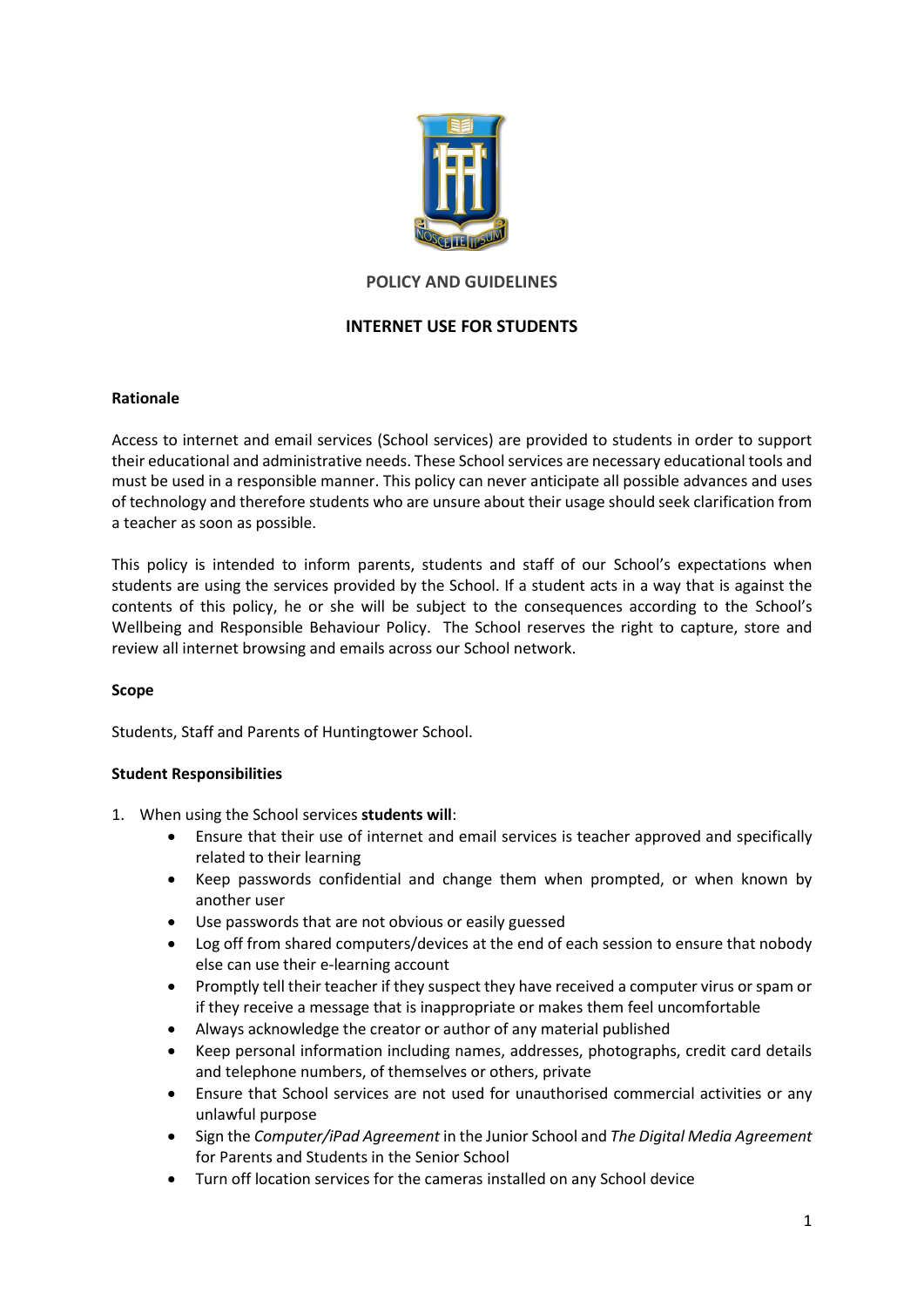- Obtain appropriate (written) consent from individuals who appear in images or sound and video recordings before forwarding them to other people or posting/uploading them to online spaces
- 2. When using the School services **students will not**:
	- Disable settings for virus protection, spam and filtering that have been applied by the School and not attempt to evade them through use of proxy sites
	- Allow others to use their personal accounts
	- Deliberately use the electronic identity of another person to send messages to others or for any other purposes
	- Access social media without the permission of a teacher
	- Use unauthorised programs or intentionally download unauthorised software, graphics or music that are not associated with the learning activity as directed by a staff member
	- Damage or disable computers, computer systems or networks
	- Disclose personal information about another person (including name, address, photos and phone numbers)
	- Take and/or publish photos or video of members of the School community without their consent
- 3. When using School services **students will never knowingly** compose or forward emails or other messages containing:
	- A message that was sent to them in confidence
	- A computer virus or attachment that is capable of damaging recipients' computers
	- Chain letters and hoax emails
	- Spam, eg. unsolicited advertising material
	- Content considered inappropriate by the School or law
	- Do not send an email to entire Year level or School without permission from Year Level Coordinator
- 4. When using School services **students will never** send or publish either through internet sites or email:
	- Unacceptable or unlawful material or remarks, including offensive, abusive or discriminatory comments
	- Threatening, bullying or harassing material or make unreasonable demands
	- Sexually explicit or sexually suggestive material or correspondence
	- False or defamatory information about a person or organisation
	- The School name or crest without permission of the Principal

### **Internet Filtering**

As a School, we can also block sites that we deem as inappropriate, either temporarily or on a permanent basis. However, as no blocking software is completely effective, we cannot absolutely guarantee that access will be blocked to all inappropriate sites. It is an expectation that, should a site containing inappropriate language or content be accessed, that School staff are notified so that appropriate action may be taken.

In conjunction with our internet filtering system, it is important to note that our School's ICT Department will also be monitoring internet usage and tracking visited sites, as to help ensure the appropriate use of this educational resource.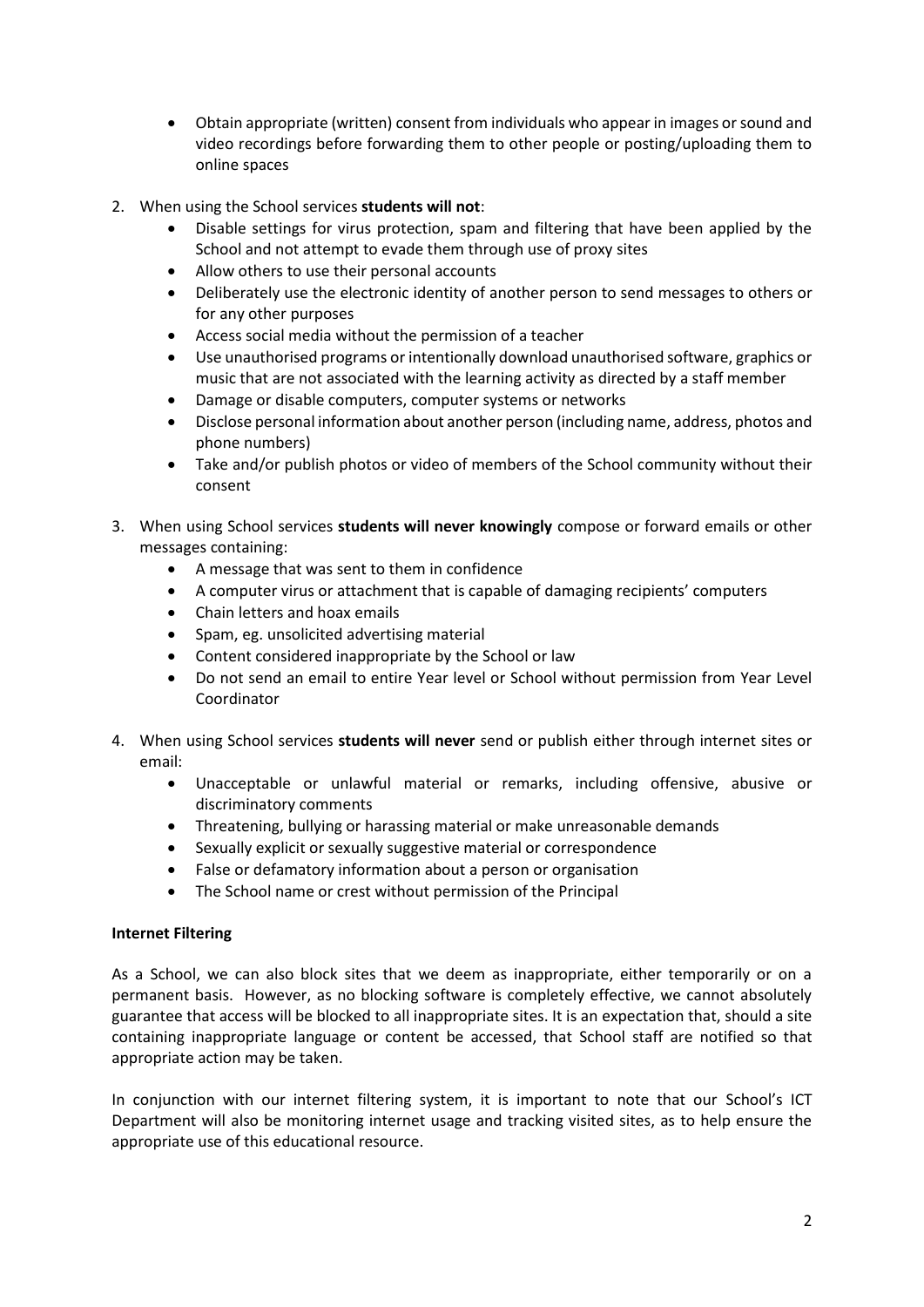# **Cyber Safety**

At Huntingtower we believe everyone has the right to feel safe, included and treated with respect at all times. We work proactively to provide a positive educational environment and cyberbullying is not tolerated at our School.

*Definition of Cyberbullying: Cyberbullying is direct or indirect bullying behaviour using digital technologies. This includes harassment via a mobile phone, setting up defamatory accounts, web sites or deliberately excluding someone from social media. This includes people who use the internet, email, intranets, phones or similar technologies to bully others.* 

## **Use of Cloud Services**

## **Office 365**

Huntingtower uses Office 365 in the classroom as part of our teaching and learning program. It provides students and teachers with access to online services such as email, calendar, online document storage, messaging and video conferencing. Features such as Microsoft Teams and OneNote Classroom have gained greater prominence in our Online and Continuous Classroom model.

At the moment we use the following facilities:

- Exchange online email
- Microsoft Stream
- SharePoint Online
- OneDrive for Business
- Microsoft Classroom
- Microsoft Teams
- OneDrive

Additional Microsoft 'online services' may be added to further support teaching and learning.

### **Providing a safe online environment**

Microsoft Online Services terms and privacy information can be found by clicking on the links below:

<http://www.microsoft.com/en-us/licensing/product-licensing/products.aspx>

[https://www.microsoft.com/en-au/trust-center?legRedir=true&CorrelationId=1994dc02-46a6-49f1](https://www.microsoft.com/en-au/trust-center?legRedir=true&CorrelationId=1994dc02-46a6-49f1-bb7e-bb49a7810666) [bb7e-bb49a7810666](https://www.microsoft.com/en-au/trust-center?legRedir=true&CorrelationId=1994dc02-46a6-49f1-bb7e-bb49a7810666)

<https://www.microsoft.com/en-au/trust-center/privacy/data-management>

It is important that students are aware lessons may be recorded. For this reason they should be mindful of appropriate Microsoft Team behaviours in the linked document.

- Microsoft Teams Meeting Tips
- Microsoft Teams Student Code of Conduct

In addition, staff at our School have been advised that the use of Office 365 for Education is strictly for teaching and learning material only. Staff will not upload a student's personal, sensitive, health or security classified information into Office 365 for Education.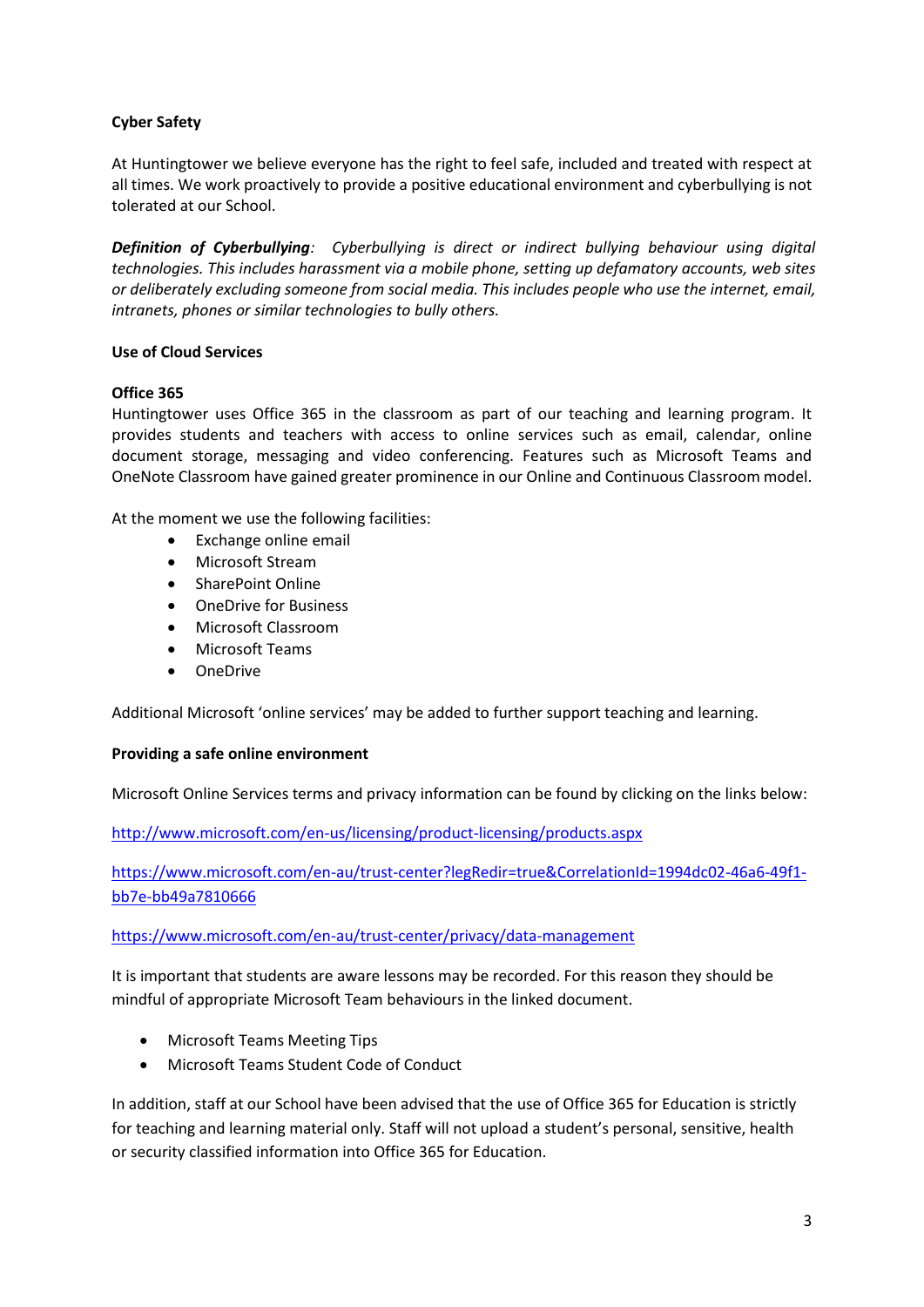## **School Aims**

Huntingtower aims to:

- Reinforce the fact that cyberbullying is unacceptable and in some situations a criminal offence
- Ensure the School community is alert to signs and evidence of cyberbullying and takes the responsibility to report it to staff, whether as an observer or victim
- Ensure that all reported incidents of cyberbullying are investigated appropriately and that support is given to victims and perpetrators
- Encourage parental support and co-operation at all times

## **Prevention**

Proactive approaches in place at Huntingtower include:

- Integrated curriculum teaching of the effective and safe use of ICT as well as the consequences of misusing digital technologies
- All students being provided with individual and confidential computer/network logins
- School internet filters are applied to minimise student access to inappropriate content and to track student activity on the School's computer equipment and network
- Community access to ICT and Internet Usage Policies via the School website
- Each classroom teacher clarifying the School policies on appropriate ICT and internet usage with students. These policy documents reinforce:
	- o The use of ICT as a modern learning tool
	- o Reporting any inappropriate material or ICT usage.
	- o Use of email in responsible and appropriate manner
	- o Confiding in an adult if cyberbullying is heard of or sighted

# *Students need to be aware that all use of internet and email services can be monitored and traced to the accounts of specific users.*

### *The misuse of School services may result in*

- *Disciplinary action*
- *The withdrawal of access to ICT services*
- *Referral to external services including the police*

### **Related Policies**

Anti Bullying Policy Guidelines for appropriate behaviour on Microsoft Teams

### **Parent Communication**

This Policy is available to parents via the School's parent portal. In addition, relevant aspects of this Policy will be raised with students at meetings, highlighted in Bulletins and newsletters. The ICT Use Guidelines are also included in all Senior School student planners.

### **Communication**

This Policy is available to staff via the School's staff portal. In addition, relevant aspects of this Policy will be raised at staff meetings.